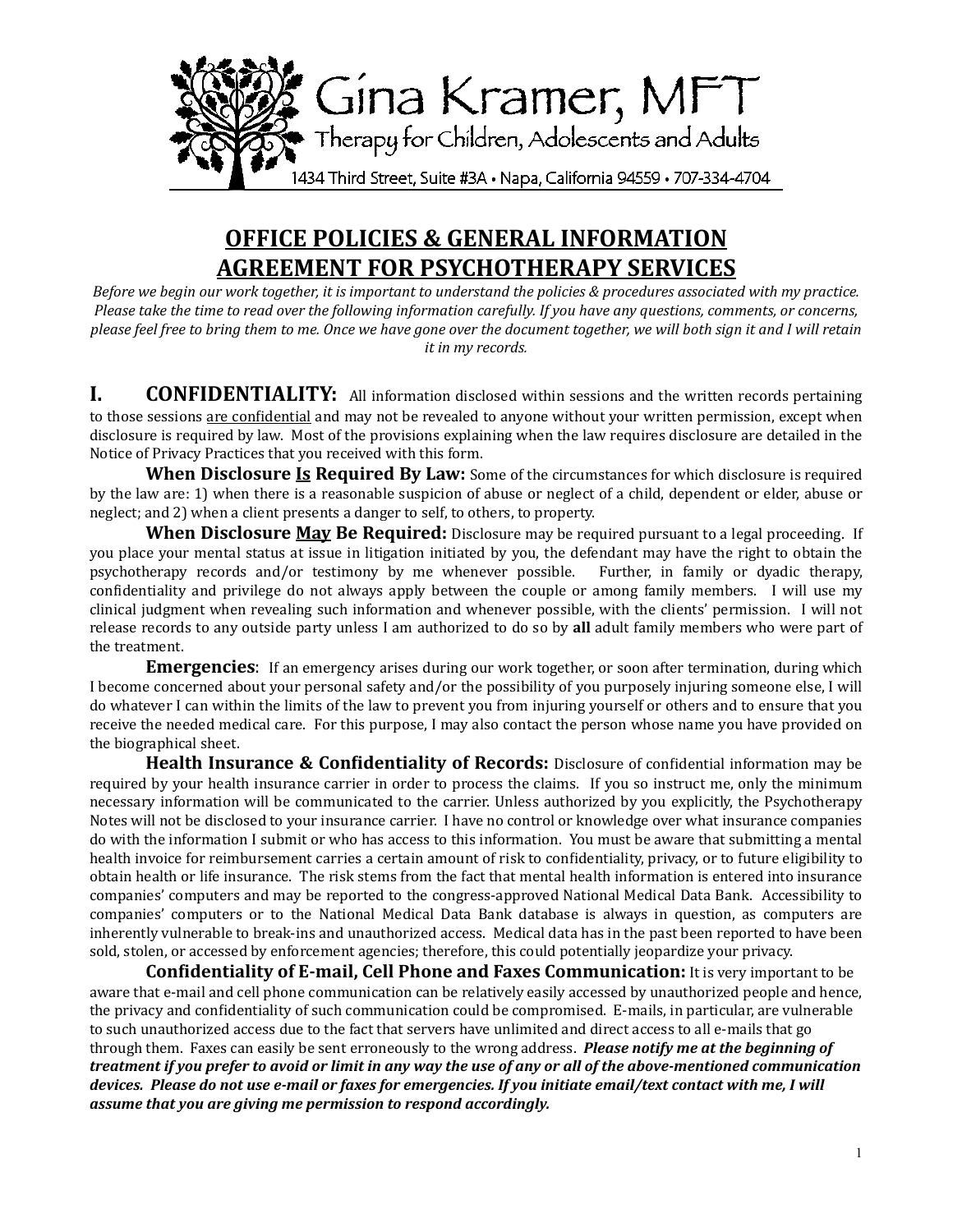

**Litigation Limitation:** Due to the nature of the therapeutic process and the fact that it often involves making a full disclosure with regard to many matters that may be of a confidential nature. *It is gareed that should there be legal proceedings (such as, but not limited to divorce and custody disputes, injuries, lawsuits, etc.), neither you nor your attorney, nor anyone else acting on your behalf, will call on me to testify in court or at any other* proceeding, nor will a disclosure of the psychotherapy records be requested.

**Consultation**: I consult regularly with other professionals regarding my clients; however, your name or other identifying information would never be disclosed. Your identity remains completely anonymous, and confidentiality is fully maintained.\*Considering all of the above exclusions, if it is still appropriate, upon your request, I will *release information to any agency/person you specify unless I conclude that releasing such information might be harmful to you in any way.* 

**II.** TELEPHONE & EMERGENCY PROCEDURES: If you need to contact me between sessions, please leave a message on my voicemail and your call will be returned as soon as possible. I check my messages a few times a day, unless I am out of town. If you need to talk to me outside of our appointment time, please bear in *mind that you will be charged for time spent on the phone over 10 minutes in a one-week period. Likewise,* when evening or weekend telephone support is indicated, you will be charged for calls of any length. This *charge* will be according to your contracted rate, based on the 50-minute hour. I am more than happy to *schedule an additional session with you so that your needs are addressed appropriately.* 

*If* an emergency situation arises, please indicate it clearly in your message. If you need to *gain immediate assistance, please call 911 or call Napa County Crisis Line @ (707) 253-4711.* 

**III.** PAYMENTS: Clients are expected to pay the agreed-upon fee of \$175.00 at the end of each session unless other arrangements have been made. Site visits, report writing, in-person consultation (as requested by you) with other professionals, longer sessions, travel time, etc. will be charged at the same rate, unless indicated and agreed otherwise. Please notify me if any problem arises during the course of therapy regarding your ability to make timely payments.

*Clients* who carry insurance should remember that rendered professional services are charged to the *clients and not to the insurance companies. If agreed upon, I will be providing you with a Super Bill/Invoice for* you to submit to your insurance at the end of each month. Session fees and last-minute cancellations or noshow appointments will be your responsibility and full payment of the session costs.

**IV.** INSURANCE: I am currently not an In-Network provider for any insurance companies. Please be advised that I am happy to give you a Super Bill at the end of each month that you can submit to your insurance carrier for partial reimbursement. All payments will be your responsibility at the time of service despite your insurance coverage.

**V.** MEDIATION & ARBITRATION & FILING COMPLAINTS: All disputes arising out of or in relation to this agreement to provide psychotherapy services shall first be referred to mediation, before, and as a pre-condition of, the initiation of arbitration. The mediator shall be a neutral third party chosen by agreement between us. The cost of such mediation, if any, shall be split equally, unless otherwise agreed. In the event that mediation is unsuccessful, any unresolved controversy related to this agreement should be submitted to and settled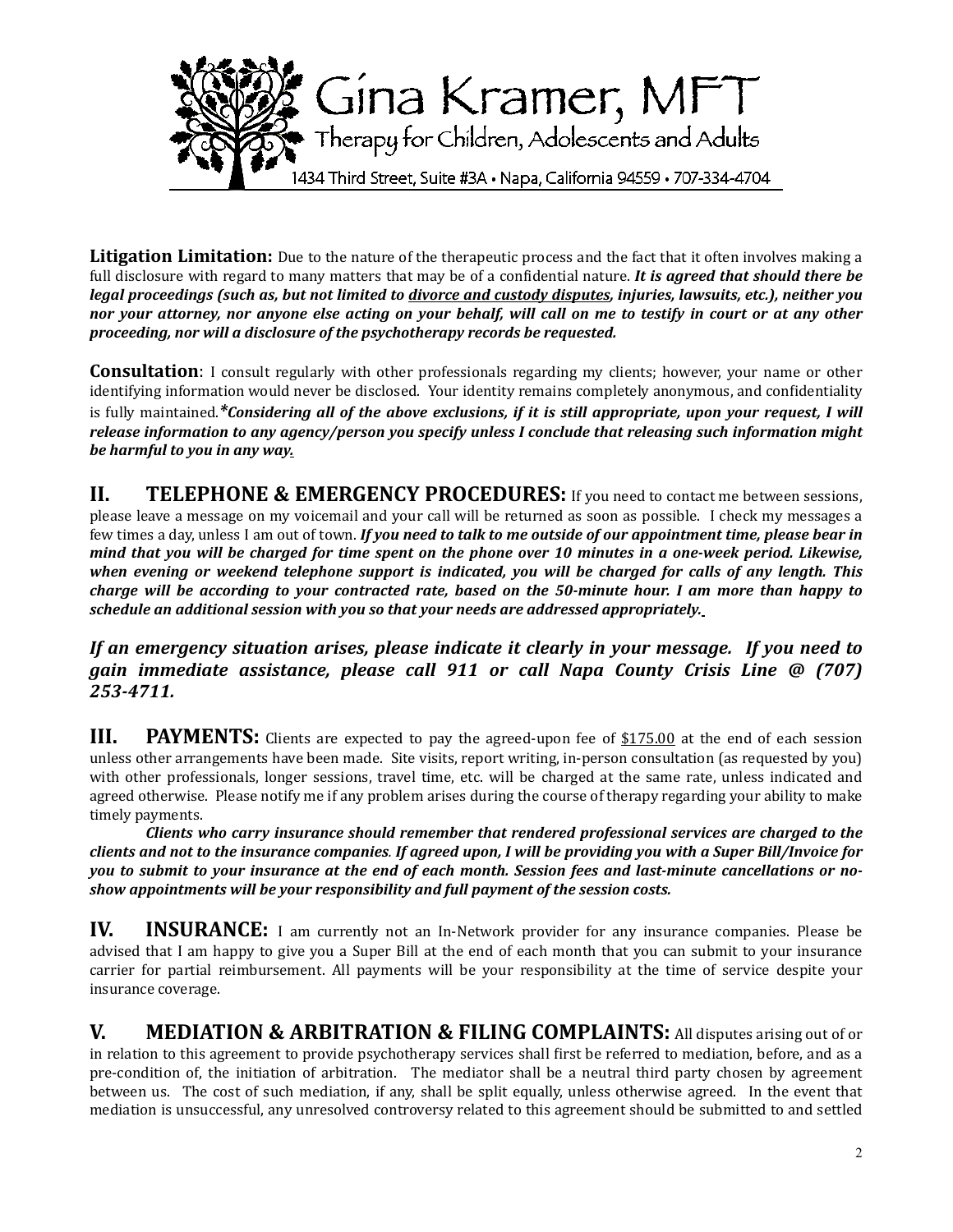

by binding arbitration in Napa County, CA in accordance with the rules of the American Arbitration Association that are in effect at the time the demand for arbitration is filed. Notwithstanding the foregoing, in the event that your account is overdue and there is no agreement on a payment plan, I may use legal means (court, collection agency, etc.) to obtain payment. The prevailing party in arbitration or collection proceedings shall be entitled to recover a reasonable sum for attorneys' fees. In the case of arbitration, the arbitrator will determine that sum.

The Board of Behavioral Sciences receives and responds to complaints regarding the practice of psychotherapy by any licensed or unlicensed counselor providing services as a Marriage & Family Therapist or an Associate Marriage & Family Therapist. You may contact Gina Kramer, LMFT @ 707-334-4704 or ginakramermft@yahoo.com OR the Board of Behavioral Sciences online at www.bbs.ca.gov, or by calling  $(916)$  574-7830.

**VI.** THE PROCESS OF THERAPY/EVALUATION: Participation in therapy can result in a number of benefits to vou or vour child, including improving interpersonal relationships and resolution of the specific concerns that led you to seek therapy. Working toward these benefits; however, requires effort on your part. Psychotherapy requires your very active involvement, honesty, and openness in order to change your thoughts, feelings and/or behavior. I will ask for your feedback and views on your therapy, its progress, and other aspects of the therapy and will encourage you to respond openly and honestly. Sometimes more than one approach can be helpful in dealing with a certain situation. During evaluation or therapy, remembering or talking about unpleasant events, feelings, or thoughts can result in your experiencing considerable discomfort including feelings of anger, sadness, worry, fear, etc. or anxiety, depression, insomnia, etc. I may challenge some of your assumptions or perceptions or propose different ways of looking at, thinking about, or handling situations that can cause you to feel very upset, angry, depressed, challenged, or disappointed. Attempting to resolve issues that brought you to therapy in the first place, such as personal or interpersonal relationships, may result in changes that were not originally intended. Psychotherapy may result in decisions about changing behaviors, employment, substance use, schooling, housing, or relationships. Sometimes a decision that is positive for one family member is viewed negatively by another family member. Change will sometimes be easy and swift, but more often, it will be slow and even frustrating. There is no guarantee that psychotherapy will yield positive or intended results. During the course of therapy, I am likely to draw on various psychological approaches according, in part, to the problem that is being treated and my assessment of what will best benefit you or your child. These approaches may include those from the psychodynamic, cognitive-behavioral, system/family, developmental, or psycho-educational perspectives.

*\*\*Your appointment will last 45-50 minutes. If I am providing services to your child, please do not drop him/ her* 

*off* in the waiting room without checking in with me first. I ask that you please be prompt in picking up your *child after his/her appointment as I often have appointments scheduled each hour and would not want to risk leaving your child in the lobby unsupervised, unless specific arrangements are made with you.* 

**Discussion of Treatment Plan:** Within a reasonable period of time after the initiation of treatment, I will discuss with you my working understanding of the problem, treatment plan, therapeutic objectives, and view of the possible outcomes of treatment. If you have any unanswered questions about any of the procedures used in the course of your therapy, the possible risks, my expertise in employing them, or about the treatment plan, please ask and you will be answered fully. You also have the right to ask about other treatments for your condition and their risks and benefits. If you could benefit from any treatment that I do not provide, I have an ethical obligation to assist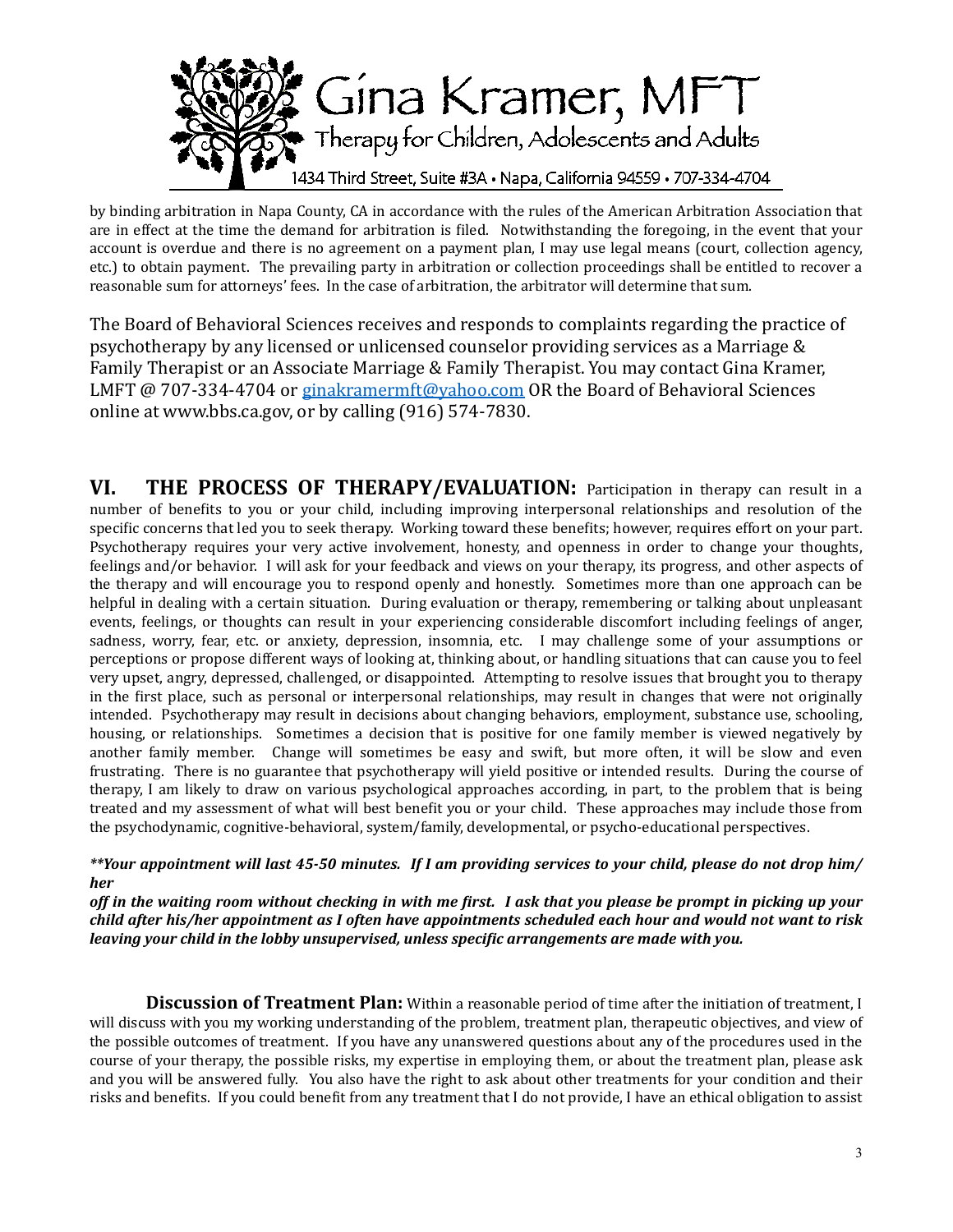

you in obtaining those treatments. It is important for you to know that you have a right to consider the possibility of incorporating psychopharmacological medication treatment to complement your therapy sessions. Should you desire more information about this option, please do not hesitate to inquire with me at any time.

**Termination**: As set forth above, after the first couple of meetings, I will assess if I can be of benefit to you. I do not accept clients who, in my opinion, I cannot help. In such a case, I will give you a number of referrals that you can contact. If at any point during psychotherapy, I assess that I am not effective in helping you reach the therapeutic goals, I am obliged to discuss it with you and, if appropriate, to terminate treatment. In such a case, I would give you a number of referrals that may be of help to you. If you request it and authorize it in writing, I would be happy to talk to the psychotherapist of your choice in order to help with the transition. If at any time you want another professional's opinion or wish to consult with another therapist. I will assist you in finding someone qualified, and, if I have your written consent, I will provide the therapist with the essential information needed. You have the right to terminate therapy at any time. If you choose to do so, I will offer to provide you with names of other qualified professionals whose services you might prefer. I ask that you please inform me if you are thinking about reducing or ending therapy so that I will have the time to bring closure to the therapeutic relationship and process.

**Dual Relationships:** Not all dual relationships are unethical or avoidable. Therapy never involves sexual or any other dual relationship that might impair my objectivity, clinical judgment, or therapeutic effectiveness or can be exploitative in nature. I will assess carefully before entering into non-sexual and non-exploitative dual relationships with clients. Napa and Vallejo are small towns and many clients know each other from the community. Consequently, you may bump into someone you know in the waiting room or into me out in the community. I will never acknowledge working therapeutically with anyone without your permission. Dual or multiple relationships can enhance therapeutic effectiveness but can also detract from it in a manner that is difficult to predict. I ask that you please communicate with me if a non-exploitative and non-sexual dual relationship develops between us in a manner that becomes uncomfortable for you in any way. I will always listen carefully and respond accordingly to your feedback. I will discontinue the dual relationship if I find it interfering with the effectiveness of the therapeutic process or your welfare and, of course, you can do the same at any time.

**VII. Incapacitation/Death:** In the case that I am suddenly unable to continue to provide services due to incapacitation or death, I have designated a colleague who is a Licensed Marriage and Family Therapist as my professional executor. If I pass away or become incapacitated, my professional executor will be given access to all of my client records and may contact you directly to inform you of my death or incapacity. They will also provide you with access to your records and facilitate continued care with another qualified professional, if needed. If you have any questions or concerns about this professional executor arrangement, I will be glad to discuss them with you.

**VIII. CANCELLATION:** Because the success of therapy depends on the regularity and continuity of our meetings, the expectation is that you and I will meet consistently at the same appointment time each week, or as determine otherwise. *Unless you and I reach a different agreement, my full fee will be charged for sessions missed without 24-hour prior notification.* Clients whose services are being covered by insurance will be *expected to pay the full fee (co-pay plus the insurance company's portion of the fee) for appointments missed* without 24 hours advance notice. I ask that you please contact me @ (707)334-4704 at least 24 hours in advance to permit me the opportunity to fill your slot.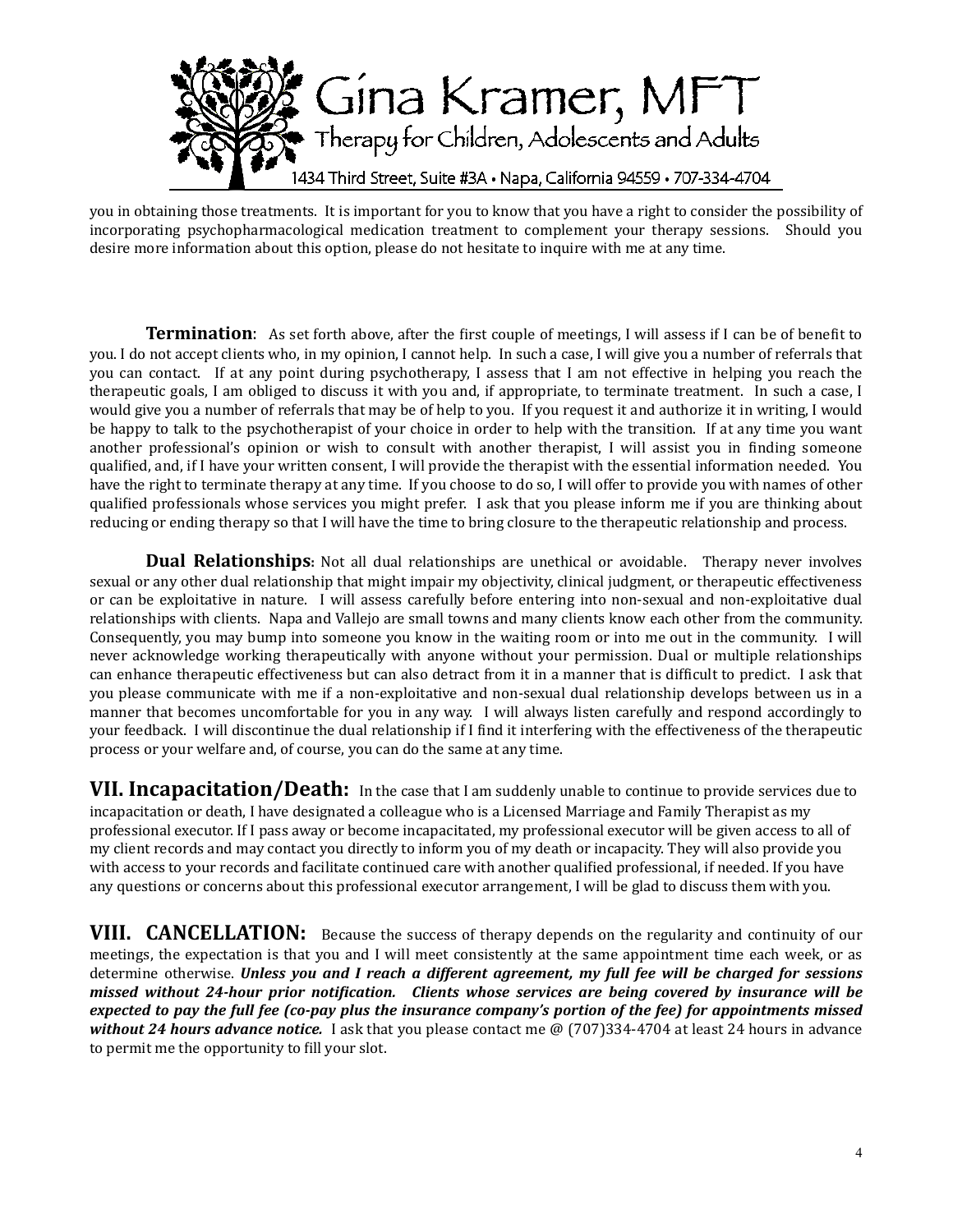

It is my pleasure to have the opportunity to work with you/your family/your child. I look forward to getting to know you better over time and to help you reach your desired therapeutic goals. If at any time during treatment you have any questions or concerns, please feel free to discuss them with me.

Thank you for taking the time to review these policies.

## *Gina Kramer, MA, MFT Licensed Marriage & Family Therapist*

I have read the above Office Policies and General Information carefully; I understand them and agree to comply with them. Given this information, I am hereby consenting to treatment with Gina Kramer, LMFT #41417.

| Client name (print)<br>(Parent or guardian must sign if client is under age 18) | Date | Signature |  |
|---------------------------------------------------------------------------------|------|-----------|--|
| Client name (print)                                                             | Date | Signature |  |
| Therapist                                                                       | Date | Signature |  |